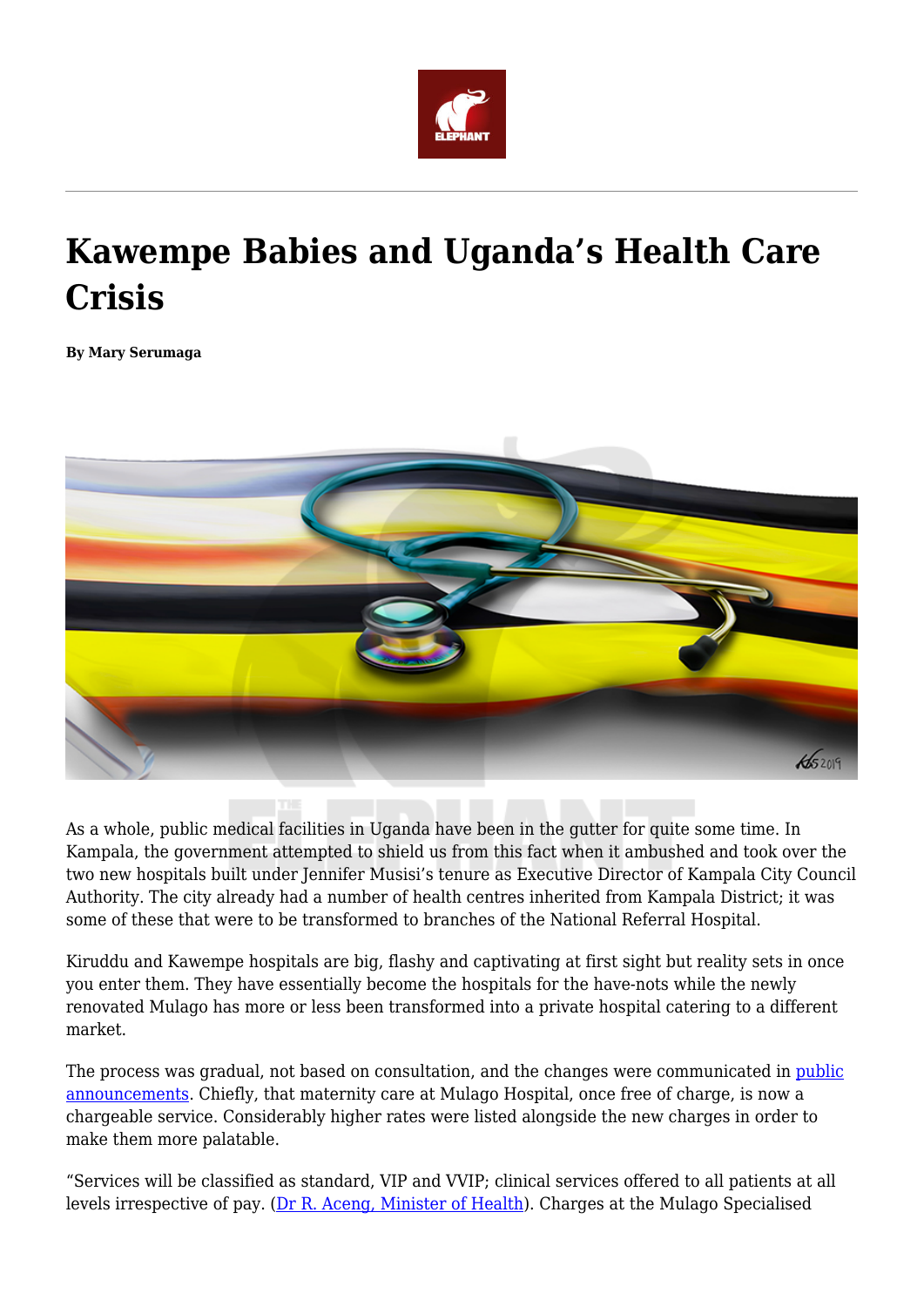Women and Neonatal Hospital begin at Shs.50,000 or US\$ 13.57 for consultation, a sum equivalent to one-third of the minimum monthly wage and way above the actual average daily earnings of between US\$1 and US\$2. The upper limit for specialised treatment is Shs. million or US\$ 814, which is twenty months' pay at minimum wage. Accommodation alone costs Shs.80,000 per day. A Caesarian section goes for Shs.2 million (\$542), with an extra Shs.200,000 for tubal ligation.

For neonates requiring surgery, charges are between Shs.1.5 and Shs.3.5 million. To clear a newborn baby's airways costs Shs.300,000 (two months' minimum wages) daily and to keep the baby on a ventilator (once the airways are cleared) costs Shs.1 million or US\$271 per day. We shall return to the care of neonates later.

This arrangement was aimed at reducing maternal mortality, which is 336 maternal deaths per 100,000 live births compared to the global rate of 216 per 100,000 live births. The new Women's Hospital built on the campus was meant to decongest Mulago National Specialised (formerly Referral) Hospital and enable women with complicated reproductive health problems to be treated and to reduce referrals abroad (Ministry of Health). However, since the launch of the privatised Mulago Hospital, the government has continued to fly public officials abroad for treatment, notably the Speaker of Parliament who was treated in Kenya for exhaustion.

Where the introduction of charges at Mulago has been successful is in decongesting it by driving women to the understaffed, under-equipped and overcrowded "national referral hospitals" at Kawempe and Kiruddu where between 80 and 100 babies are delivered daily.

This arrangement was aimed at reducing maternal mortality, which is 336 maternal deaths per 100,000 live births compared to the global rate of 216 per 100,000 live births.

Who are these displaced women? In 2003 the Health Sector Strategy review showed only about 20 per cent of women use government maternity facilities. These women are predominantly the poor without options, meaning that those displaced from Mulago are not the ones who would otherwise have opted for private domestic healthcare or care abroad. They are not in the market for in vitro fertilization and the other specialised treatments now offered at Mulago but primary health seekers. Their issues cannot be transferred out of existence. The rest of the birthing population who use hospital maternity services – say 80% if the statistic still holds – will continue to use private services and may or may not use Mulago or go abroad. A large number of women (25%) of those giving birth are simply [not attended to by qualified birth attendants](https://data.worldbank.org/indicator/SH.STA.BRTC.ZS?locations=UG&view=chart) (2016, World Bank databank).

Kampala City Council Authority did not design Kiruddu and Kawempe Hospitals to take the spillover from Mulago, which explains the current crisis at Kawempe. Truth be told the situation has been dire for a while now. By the time the [photograph of neonates](https://twitter.com/cehurduganda/status/1162306901989871617) stacked on beds and plastic chairs in nappies and nothing else except cannulas and nasal tubes caused a public outcry, medics who have been complaining about this for ages had [grown weary and moved on](https://twitter.com/fmrsema/status/1162957114895212545). Following the outcry, the babies were transferred to Mulago Hospital and offered free services. Even then, there were complaints about the unaffordability of the meals, which remained chargeable.

The Ministry's initial reaction was to deny the crisis and then raid [Komamboga Health Centre III](https://www.monitor.co.ug/artsculture/Reviews/How-city-health-centres-struggle-to-cope-in-the-face-of-Mulago/691232-2713360-2qeak8/index.html) for cots, which did nothing to reassure the public and reportedly caused Komamboga staff to down their tools. When they finally bought cots it begged the question: if the money was available why were cots not bought in the first place?

It is hard to blame hospital management; since the hospitals opened, the directors and staff have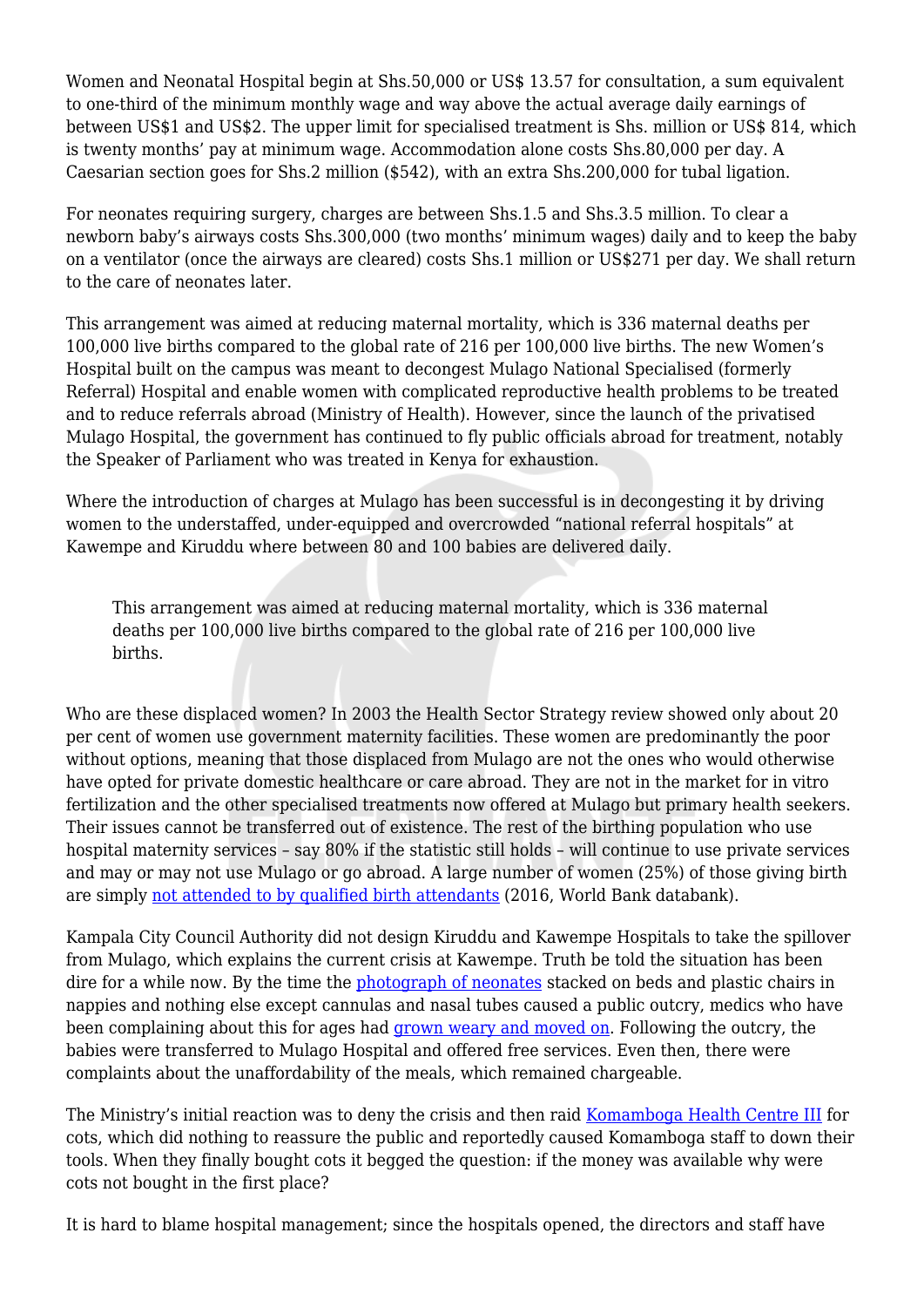strenuously reported their grievances to the Ministry of Health and other relevant authorities to no avail. That one photo has in many ways been a blessing in disguise; it has held a steady spotlight for longer than is usual on the state of health services.

The Ministry's initial reaction was to deny the crisis and then raid Komamboga Health Centre III for cots, which did nothing to reassure the public and reportedly caused Komamboga staff to down their tools.

The Labour Suite at Kawempe is unbelievably busy, having essentially inherited all the clientele that used to go to Mulago; most health centres (such as Komamboga and Kisenyi) refer their patients there. It is not uncommon for Caesarian section kits to run out, with expectant mothers still in the queue. Consequently, we are always overwhelmed by the huge numbers in the nursery/Special Care Unit/Neonatal Units.

The inevitable result is that try as we might, even with triaging [prioritising the most serious cases], the general delays in patients' seeking healthcare and the modes of transport of expectant mothers to hospital mean many babies are born with birth asphyxia. Birth asphyxia is basically poor oxygenation of the foetus occurring mostly during the period of delivery (parturition). Depending on its extent, the outcomes can range from Hypoxic Ischaemic Encephalopathy (HIE) Grade II which may leave the child with some deficits and conditions like epilepsy. In the worst cases, referred to as HIE Grade 3, if the neonate survives, the baby will develop cerebral palsy (CP). CP involves loss of muscle control which can affect mobility, speech, swallowing, bladder control etc. and is often accompanied by epilepsy. In our setting, in which support services are fewer than elsewhere, its impact on parents, whole families, not to mention the economy is devastating. While CP can be caused by diseases such as meningitis, cerebral malaria, encephalitis and even traumatic brain injury, in Uganda birth asphyxia is the main cause. One of the busiest children's clinics at Mulago is the neurology clinic that sees children with CP.

It is hard to blame hospital management; since the hospitals opened, the directors and staff have strenuously reported their grievances to the Ministry of Health and other relevant authorities to no avail.

Many babies are born prematurely due to dangerous diseases like preeclampsia. These and other neonates at Kawempe Hospital require delicate care: daily antibiotics, two-hourly feeds, and the cannulas through which they are medicated (seen in the photo) may need to be changed. Emergency cases need nasogastric tubes, which help breathing, along with respirator bags and resuscitation.

## **Impact on staff**

All this often falls on the shoulders of just three nurses. Understaffing at Kawempe is exacerbated by the return of some midwives to the Women's Hospital at Mulago. In fact there is a national shortage of midwives

On International Midwives Day 2019, the plight of the midwife in the current environment was revealed. A midwife at [Bwizibwera Health Centre IV,](https://www.newvision.co.ug/new_vision/news/1499756/midwives-demand-equipped-facilities-aid) which delivers an average of 150 babies a month, described their predicament. They face constant shortages of gloves and mama kits. Sometimes there is no fuel for the ambulance. All these are shortages to which the staff frequently contribute out of their own pockets and ask those mothers who can to pay, often leading to accusations of corruption.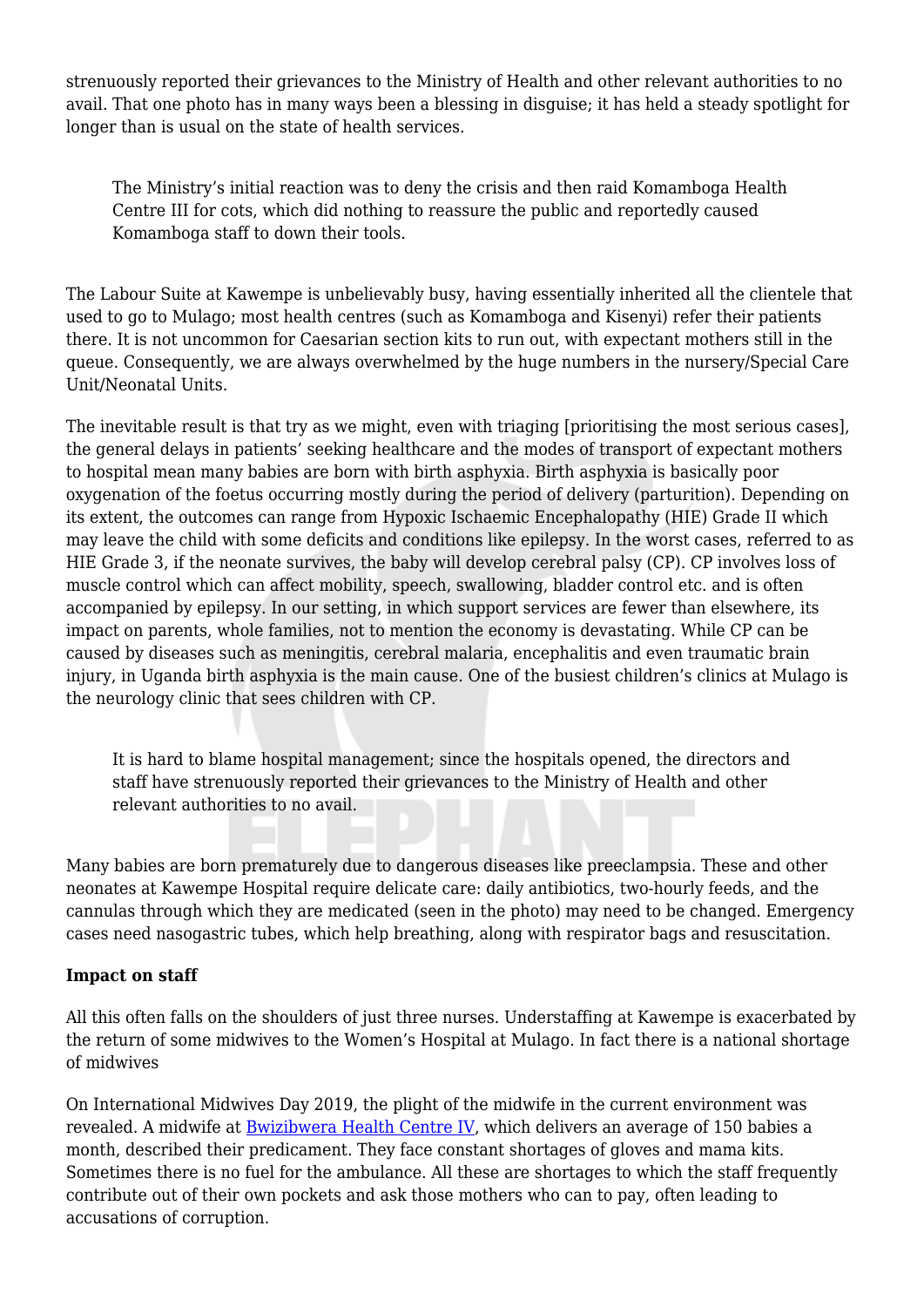"*[We need to be helped, I have worked for 15 years and what I have witnessed in health facilities is](https://www.newvision.co.ug/new_vision/news/1499756/midwives-demand-equipped-facilities-aid) [not good for us. They are always blaming midwives for charging money which in those cases it is](https://www.newvision.co.ug/new_vision/news/1499756/midwives-demand-equipped-facilities-aid) [unavoidable](https://www.newvision.co.ug/new_vision/news/1499756/midwives-demand-equipped-facilities-aid)."* – T. Atukunda (New Vision)

The adverse effect on staffing levels is that many medics, specialists in particular, spend more time in private practice and research.

*"I rotated through that place last year and it was horrible. I can't say I enjoyed it because most of what we were doing was a charade. The morale of those that remain is low."* – (Doctor whose name has been withheld)

The Medical School has also been adversely impacted. While training used to take place at Mulago (close to the student accommodation), Obs/Gyn students must now make the trip to Kawempe and Internal Medicine students must travel to Kiruddu at a substantial cost.

Had there been adequate consultation and planning, Mulago would not have been fully shut down for renovation, certainly not for five years. Or at least a whole new private structure like the Women's Hospital would have been built alongside it. Government has secured the US\$350 million to build such a structure – Lubowa Hospital – while the renovations at Mulago only require US\$9 million to complete. It is claimed that the Lubowa Hospital budget could have enabled the renovation and equipment of all Uganda's regional hospitals as well as Mulago. As it is, US\$35,874,800 has already gone missing from the Lubowa funds and is the subject of an inquiry.

## **Health insurance**

In theory the Health Insurance Bill tabled in August 2019 will address most of these issues by making the cost of treatment affordable to government. A first attempt with a pilot scheme under the District Health Project ended without success in 2003, principally because of issues internal to the project i.e. an unrealistic timetable that led to the abandonment of the pilot and unsuccessful roll-out of untried interventions. There was also a lack of a monitoring and evaluation component. In the event, none of the health insurance schemes turned out to be appropriate.

As a final nail in the coffin, the government failed to top up the US\$45 million loan with the US\$17.5 million co-financing required. The co-financing shortfall is exactly half the amount that has now vanished from the Lubowa Hospital construction account. If anything indicates the lack of political will to deliver services, it is the failure of the District Health Services Scheme brought about by the failure of government to finance it.

There has been criticism of the public response to the crisis. True it should have come earlier, for example when the health insurance scheme failed to materialise fifteen years ago, or more recently in mid-2017 when the Auditor General reported, "Health facilities were experiencing persistent stock-outs of the 11 sampled Tracer drugs. […] Noticeably, Mama [safe delivery] Kits were out of stock for 320 days." The very few medics who have commented on social media confessed boredom at the (short-term) public outrage coming decades into the problem.

Given the graphic view of the impact of haphazard and under-funded health services afforded by the Kawempe Hospital babies, the new Health Insurance Bill should be scrutinised very carefully by medics and laypeople alike working together to ensure that the interventions proposed have been rigorously pilot-tested and that the design faults that existed in the unsuccessful District Health Project proposals have been adequately addressed in the current ones.

*This article is based on conversations with a Ugandan doctor about his experience as a clinician in public health in Kampala. Mary Serumaga takes responsibility for the statistical and archival*